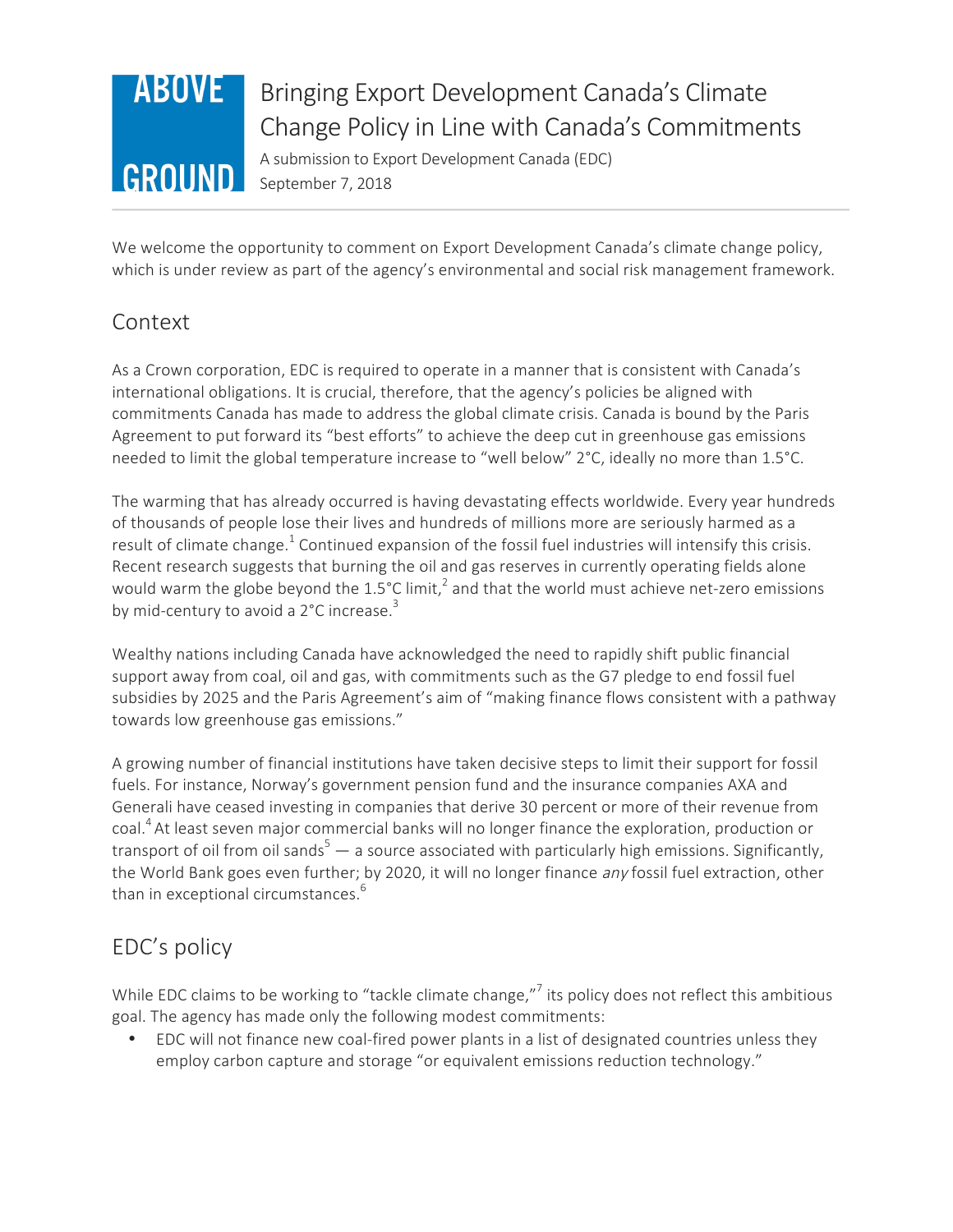- In other countries, EDC will not support new coal power plants unless it believes they meet certain international standards.
- EDC will support existing coal power plants if this support "will result in lower emissions."
- EDC will rely on "sound financial and environmental risk management principles" when supporting companies in sectors with significant greenhouse gas (GHG) emissions.
- EDC will "consider various ways that balance cost and technical feasibility" when approaching the issue of climate change mitigation, such as "engaging with clients" to understand climate risks and opportunities, ensuring that projects incorporate "cost-effective" options for mitigation and adaptation, "expecting" that proponents of high-risk projects provide estimates of GHG emissions, and facilitating the export of "environmental goods and services."<sup>8</sup>

EDC's commitments do not include phasing out support for companies that mine coal or rely heavily on coal-fired power in their operations. The agency continues to provide very substantial support to oil and gas companies — including those involved in oil sands projects — and has made no commitment to reduce such support at any point in the future. EDC financing of oil and gas projects puts Canada among the top four export credit agency financiers of fossil fuel projects in the G20.<sup>9</sup> In 2017 the agency provided \$10.4 billion in support to oil and gas companies,<sup>10</sup> and only \$1.5 billion to "cleantech" companies. $11$ 

### Recommendations

- EDC should commit to no longer supporting
	- o coal, oil and gas projects, including those to develop or expand infrastructure for the transport or consumption of coal, oil or gas;
	- o companies significantly reliant on coal; and
	- o companies whose primary business is in coal, oil or gas.
- EDC should commit to achieving a sharp reduction in GHG emissions across its business portfolio by shifting its support from high-emission sectors, companies and projects to those associated with low emissions.

## Endorsing organizations

The recommendations made in this submission are endorsed by the following civil society organizations:

- Canadian Council for International Cooperation
- Canadian Engaged Buddhism Association
- Climate Action Network Canada
- Committee for Human Rights in Latin America
- David Suzuki Foundation
- Environmental Defence
- Friends of the Earth Canada
- Greenpeace Canada
- Inter Pares
- Mining Injustice Solidarity Network
- Oil Change International
- Vegans and Vegetarians of Alberta